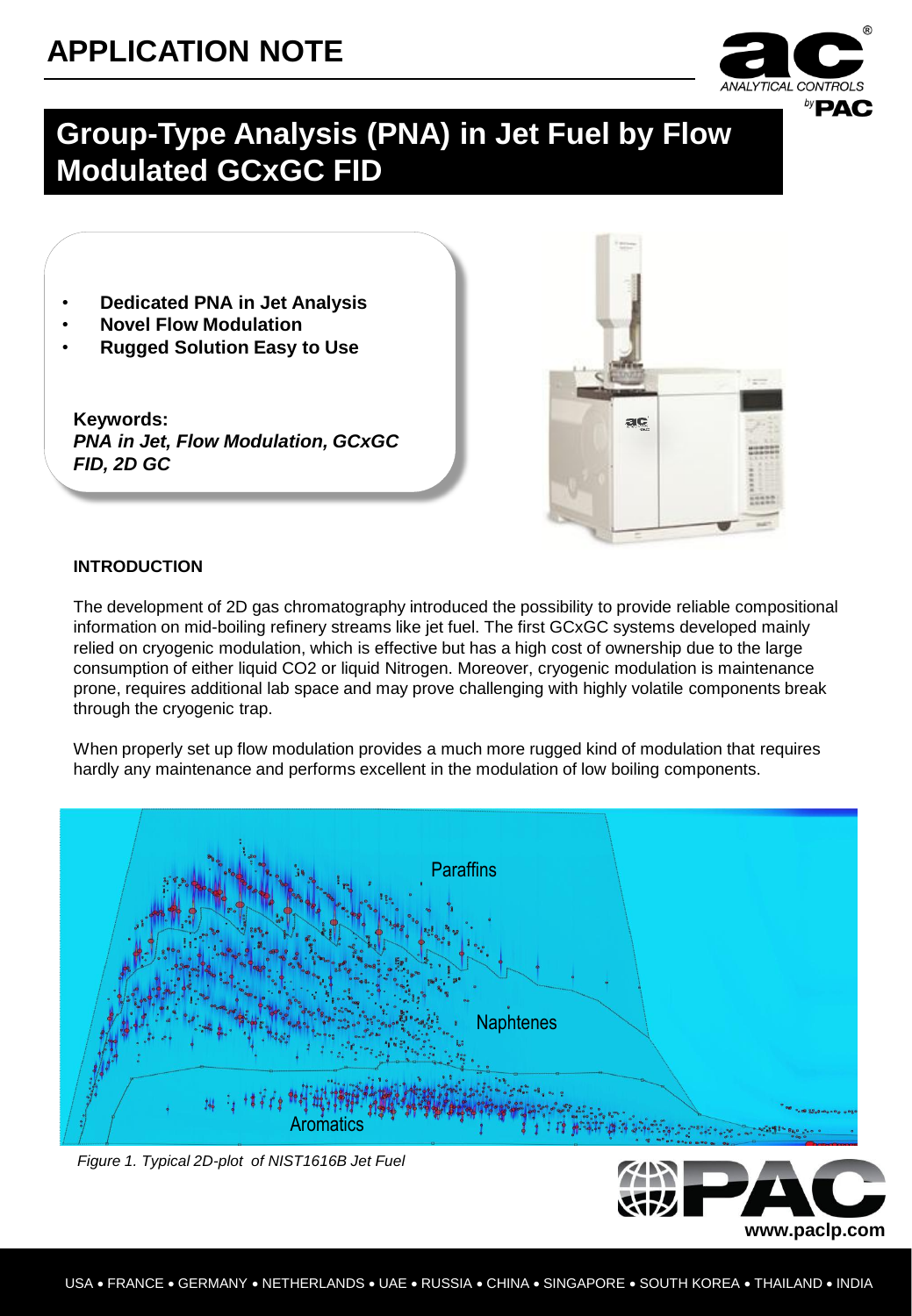

### **IMPROVED FLOW MODULATION**

A novel way of flow modulation was implemented by AC to improve on the more standard way of flow modulation. This yields sharper, better defined peaks and thus better peak resolution as demonstrated in figure 2.

The flow modulation was further optimized for the analysis of Jet Fuels by tuning column lengths, column phase, column coating, column flows and GC oven programming. These system parameters are all critical in obtaining proper modulation and since the modulator is the heart of every GCxGC system they are vital for getting proper results.

For the Group Type Analysis (PNA) in Jet Fuel, reversed phase chromatography is prefered to maximize the separations between the different group types.



*Figure 2. Examples of Standard Flow Modulation (top chromatogram) and AC Flow Modulation (bottom chromatogram) of cyclohexane*

#### **RESULTS**

The analysis of Jet Fuel on the AC optimized flow modulated GCxGC, as presented in this application note, yields total Paraffins, total Naphtenes and total Aromatics (PNA) results.

Calibration is performed by external standard method, containing typical components present in Jet Fuels. The external standard results are normalized for optimum accuracy and precision.

Because the mechanical complexity of the modulator has been significanty reduced these results can be obtained in less experienced routine lab environments.

| <b>Normalized External Standard Results</b> |                  |                            |          |               |
|---------------------------------------------|------------------|----------------------------|----------|---------------|
| <b>Sample</b>                               | <b>Paraffins</b> | <b>Naphtenes Aromatics</b> |          | <b>Totals</b> |
|                                             | $(Wt\%)$         | $(Wt\%)$                   | $(Wt\%)$ | $(Wt\%)$      |
| <b>NIST 1616B</b>                           | 38.81            | 32.85                      | 28.34    | 100.00        |
|                                             | 38.72            | 32.96                      | 28.32    | 100.00        |
|                                             | 38.76            | 32.93                      | 28.31    | 100.00        |
|                                             | 38.75            | 32.98                      | 28.27    | 100.00        |
|                                             | 38.76            | 32.95                      | 28.29    | 100.00        |
|                                             | 38.69            | 32.96                      | 28.34    | 100.00        |
|                                             | 38.76            | 32.99                      | 28.25    | 100.00        |
|                                             | 38.71            | 32.98                      | 28.31    | 100.00        |
|                                             | 38.74            | 32.97                      | 28.30    | 100.00        |
|                                             | 38.70            | 32.93                      | 28.37    | 100.00        |
|                                             | 38.71            | 32.99                      | 28.30    | 100.00        |
| Average                                     | 38.74            | 32.95                      | 28.31    |               |
| <b>SD</b>                                   | 0.03             | 0.04                       | 0.03     |               |
| <b>RSD</b>                                  | 0.09             | 0.12                       | 0.12     |               |

*Table 1. Repeatability data on NIST 1616B Reference Jet fuel.*